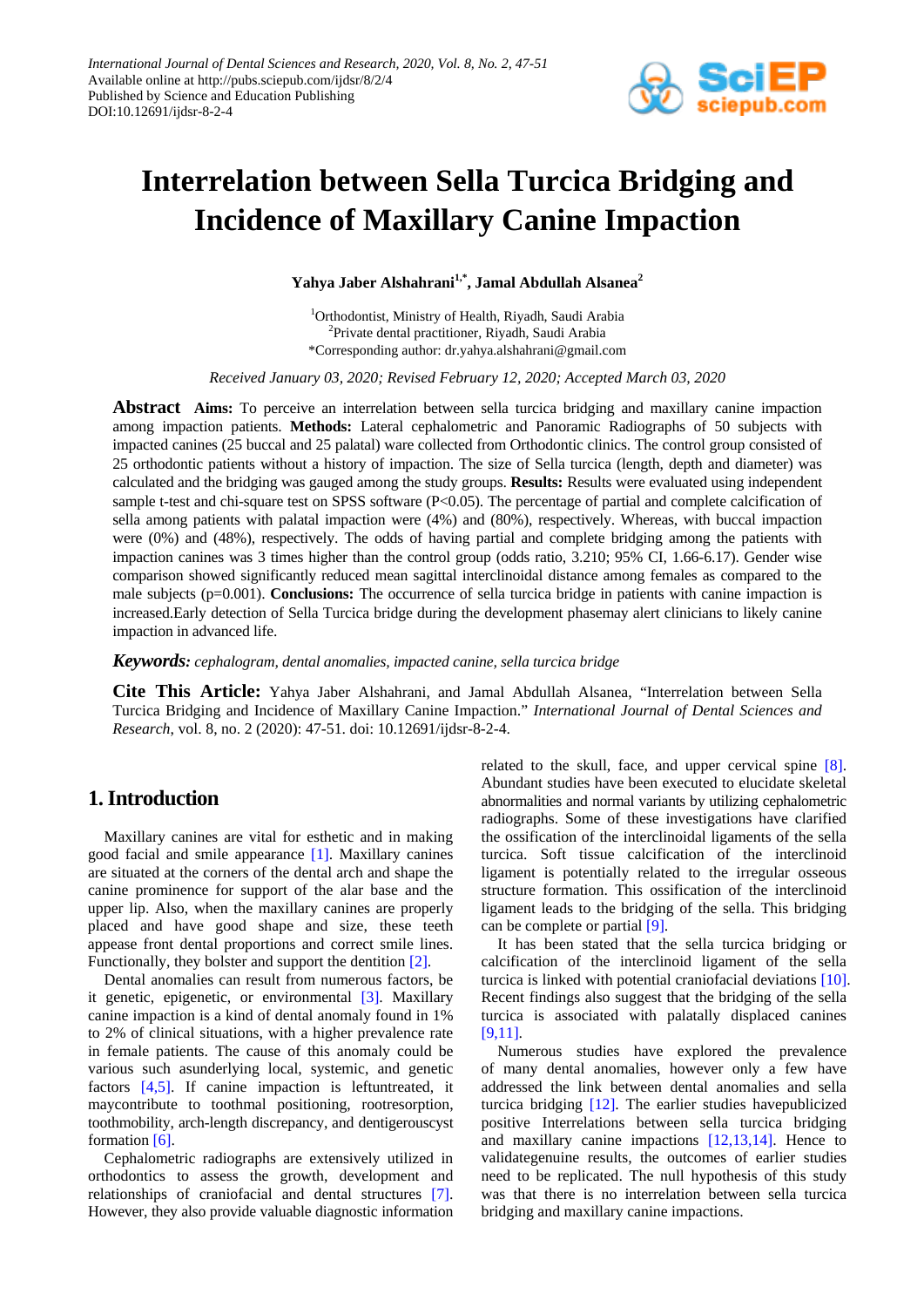## **2. Methodology**

This study was registered and ethical approval obtained from the Institute Review Board, Riyald Elm University, Riyadh, Saudi Arabia. An initial screening of the treatment records (Lateral cephalometric and Panoramic radiographs) of 1263 patients previously visited at Riyadh Elm University Hospital, Riyadh, Saudi Arabia, was carried out and 75 pretreatment records were randomly selected from the record and divided into three groups: Group C, the control group had 25 patients with pretreatment records showing normally erupted canine. Patients of Group B werehaving buccallyimpacted canines. Similarly, patients of Group P were having palatally impacted canines. In all the groups, the ages of the patients were between 15 and 45 years.

The inclusion criteria of this cross-sectional observational study were the history of no prior extraction of any permanent tooth, no history of trauma to any tooth or jaws before the start of orthodontic treatment, and all subjects should be in the permanent dentition stage. Whereas those patients with cleft lip and palate;craniofacial anomalies, syndromes or trauma; or with previous orthodontic treatment were excluded from the study.

#### **2.1. Cephalometric Analysis**

Pre-treatment digital lateral cephalograms of the study participants (both for control and study groups) were obtained from patients' files. All lateral cephalograms were then transferred to a computer installed with the software. Digital radiographs were calibrated by the use of ruler incorporated in the cephalostat while radiographic exposure. This ensured an accurate orientation of the radiograph, and avoidance of any magnification errors in linear measurements. The image copies of all lateral cephalograms were transferred without labelling them with personal information of patients to Onyxceph3 (Image Instruments GmbH, Chemnitz, Deutschland, 2011) cephalometric software program. The image augmentation features of the software, like brightness, contrast adjustment and magnification were utilized as needed to identify individual cephalometric landmarks as accurately as possible with the help of mouse/cursor.

#### **2.2. Measurement of Sella Dimension**

<span id="page-1-0"></span>The linear dimensions shown in [Figure 1](#page-1-0) were measured as follows.



**Figure 1.** Reference lines of the sella turcica size according to Silverman FN ,1957. Where "a" is length of the sella; "b" is depth of the sella; and "c" is the diameter of the sella.

1. Interclinoidal distance: Distance from the tip of the dorsum sellae to that of the tuberculum sellae (point "a").

2. Depth of sella turcica: distance of a line dropped perpendicular from the line above to the deepest point on the sella floor (point "b").

3. The antero-posterior diameter of sella turcica: distance from the tip of the tuberculum sellae to the farthest point on the inner wall of the hypophyseal fossa (point "c").

### **2.3. Quantification of Sella Bridging**

The assessment and quantification of level of bridging was carried out based on the standard scoring scale developed by Leonardi et al. (2006) On the basis of sellameasures the bridging was rated into three following types: Type I (No calcification): Where the length was either equal to or greater than three fourths of the diameter (Length of sella turcic $\geq \frac{3}{4}$  diameter). Type II (Partial calcification): Where the length is less than three-fourths of the diameter (Length of sella turcica  $\langle 3/4 \rangle$  diameter). Type III (Complete calcification): Where only the diaphragm sella was visible on the radiograph.

All the data pertaining to the linear dimensions of sella were automatically generated by the software recorded and subjected to statistical analysis.

#### **2.4. Statistical Analysis**

Statistical Package for Social Sciences (IBM-SPSS Version 22.0, IBM Corp, USA) software for Windows was used for the statistical analysis of the data. The frequency distribution tables and graphs were generated for the sella variables and subject characteristics. Sella dimensions were compared between the control group and buccally impacted canine groups, and between the control group and palatally impacted canine groups by using Independent sample t-tests. The chi-square test was applied to test the degree of calcification in control and study groups. The strength of the Interrelation between sella bridging and impacted canines was assessed by estimating the odds ratio. Subjects with partial and complete bridging were grouped in 1 category, and 35logisticyears period in Orthodontic clinics.

## **3. Results**

Independent sample t-test comparing the mean sella diameter between the controls and buccally impacted canine groups showed significantly reduced distance among the subjects with buccally impacted canines (p=0.026). However, comparison of mean sagittal interclinoidal distance and sella depth between buccallyimpacted canine group and control group did not show any significant differences. The details are present i[n Table 1.](#page-2-0)

Similarly, a comparison of the mean interclinoidal distances between control and palatally impacted canine groups showed a significantly reduced distance among the subjects with palatally impacted canine  $(p=0.001)$ . Additionally, sella diameter was found to be significantly reduced among subjects with palatally impacted canine (p=0.002). On contrary, sella depth did not show any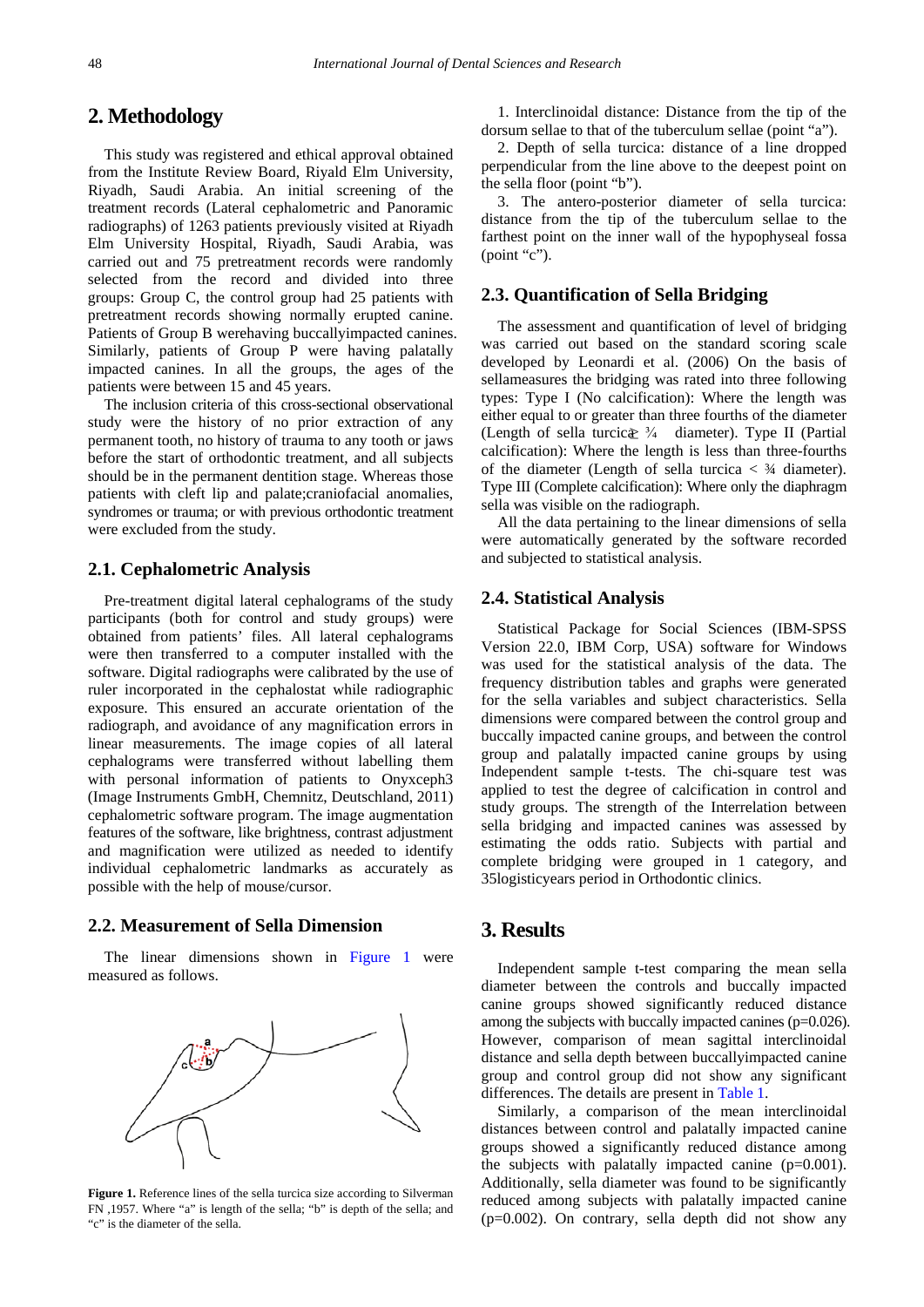significant difference between control and subjects with palatally impacted canine  $(P=0.154)$  as shown in [Table 2.](#page-2-1)

**Table 1. Comparison of Sella dimensions (mm) among control and buccally impacted canine groups**

<span id="page-2-0"></span>

| Variables                              | Groups        | N  | Mean  | <b>SD</b> | t    | $P value*$ |  |  |
|----------------------------------------|---------------|----|-------|-----------|------|------------|--|--|
| Sagittal                               | Control       | 25 | 8.35  | 1.50      | 1.25 | 0.219      |  |  |
| interclinoidal<br>distance             | <b>Buccal</b> | 25 | 7.74  | 1.97      |      |            |  |  |
| Sella Diameter                         | Control       | 25 | 10.70 | 1.28      | 2.30 | $0.026***$ |  |  |
|                                        | <b>Buccal</b> | 25 | 9.73  | 1.68      |      |            |  |  |
| Sella Depth                            | Control       | 25 | 7.07  | 1.32      |      |            |  |  |
|                                        | <b>Buccal</b> | 25 | 6.40  | 1.12      | 1.94 | 0.059      |  |  |
| *Independent sample t test; ** P<0.05. |               |    |       |           |      |            |  |  |

**Table 2. Comparison of Sella dimensions (mm) among control and palatal impacted canine groups**

<span id="page-2-1"></span>

| Variables                  | Groups  | N  | Mean  | <b>SD</b> | t      | $P$ value*    |
|----------------------------|---------|----|-------|-----------|--------|---------------|
| Sagittal<br>interclinoidal | Control | 25 | 8.35  | 1.50      | 4.60   | $0.001\sp{*}$ |
| distance                   | Palatal | 25 | 6.02  | 2.04      |        |               |
| Sella Diameter             | Control | 25 | 10.70 | 1.28      | 3.1900 | $0.002***$    |
|                            | Palatal | 25 | 8.98  | 2.37      |        |               |
| Sella Depth                | Control | 25 | 7.07  | 1.32      | 1.4500 | 0.154         |
|                            | Palatal | 25 | 6.38  | 1.96      |        |               |

\*Independent sample t test; \*\* P<0.05.

#### **Table 3. Sella measurements (mm) stratified by gender**

<span id="page-2-2"></span>

| Variables                  | Gender | N  | Mean  | <b>SD</b> | t    | $P$ value*    |
|----------------------------|--------|----|-------|-----------|------|---------------|
| Sagittal<br>interclinoidal | Male   | 31 | 8.34  | 1.77      |      | $0.001\sp{*}$ |
| distance                   | Female | 44 | 6.69  | 2.03      | 3.65 |               |
| Sella Diameter             | Male   | 31 | 10.27 | 1.41      | 1.78 | 0.08          |
|                            | Female | 44 | 9.47  | 2.20      |      |               |
| Sella Depth                | Male   | 31 | 6.64  | 1.44      | 0.12 | 0.902         |
|                            | Female | 44 | 6.60  | 1.60      |      |               |

\*Independent sample t test; \*\* P<0.05.

Gender wise comparison showed significantly reduced mean sagittal interclinoidal distance among females as compared to the male subjects  $(p=0.001)$ . However, mean depths and diameters between the males and the female subjects were insignificant, as shown in [Table 3.](#page-2-2)

The highest frequency of type II calcification 20 (80%)

was observed in subjects with palatally impacted canine; whereas most subjects in the control group 17 (68%) and buccallyimpacted canine group 13 (52%) had type I calcification of sella ligaments. However, type III calcification was observed in just 1 subject (4%) with palatal impacted canine, whereas no subjects had type III calcification in the control and buccally impacted canine groups as shown in [Table 4.F](#page-2-3)urther computation of degree of sella bridging between genders male, (Type I= 58.8%) and female (Type II=72.5%) showed statistically significant difference ( $p= 0.017$ ), as shown in [Table 5.](#page-2-4)

The possibility of the interrelation between sella bridging and impacted canines was appraised by computing the odds ratio. The odds of having partial and complete bridging among the patients were 3 times greater than in the control group (odds ratio, 3.21; 95% CI, 1.66 -6.17), as shown in [Table 6.](#page-2-5)

**Table 4. Degree of calcification in among different groups**

<span id="page-2-3"></span>

|                   | Type I  | Type II | Type III | $P$ value* |
|-------------------|---------|---------|----------|------------|
| Group             | $n$ (%) | $n$ (%) | $n$ (%)  |            |
| Control           | 17(68)  | 8(32)   | 0(0)     | 0.004      |
| Buccal impaction  | 13 (52) | 12(48)  | 0(0)     |            |
| Palatal impaction | 4(16)   | 20(80)  | 1(4)     |            |

Key: Type I= No calcification; Type II=Partial calcification; Type III=Complete calcification. *P*<0.05; \*Chi-square test

| Table 5. Sella bridging among study participants |  |  |  |  |
|--------------------------------------------------|--|--|--|--|
|--------------------------------------------------|--|--|--|--|

<span id="page-2-4"></span>

|                | Male     | Female   | $P value*$ |  |
|----------------|----------|----------|------------|--|
| Sella bridging | $n$ (%)  | $n$ (%)  | 0.017      |  |
| Type 1         | 20(58.8) | 14(41.2) |            |  |
| Type 2         | 11(27.5) | 29(72.5) |            |  |
| Type 3         | 0(0)     | 1(100)   |            |  |

Key: Se[e Table 4](#page-2-3)

## **4. Discussion**

The findings of this study suggest that sella diameter was significantly reduced in patients with buccallyimpactedcanines while interclinoidal distance as well as sella diameter were sigbnificantly reduced in patients with palatally impacted canines against the control group. Hence the hypothesis of this study was rejected.

**Table 6. Logistic Regression analysis**

<span id="page-2-5"></span>

|                                       |          | B        | S.E. | Wald   | df | Sig.  | Exp(B) | 95% C.I.forEXP(B) |       |
|---------------------------------------|----------|----------|------|--------|----|-------|--------|-------------------|-------|
|                                       |          |          |      |        |    |       |        | Lower             | Upper |
| Step $1^a$                            | Groups   | 1.166    | .334 | 12.185 |    | 0.000 | 3.21   | 1.668             | 6.179 |
|                                       | Constant | $-2.104$ | .694 | 9.195  |    | 0.002 | 0.122  |                   |       |
| Variable(s) entered on step 1: Groups |          |          |      |        |    |       |        |                   |       |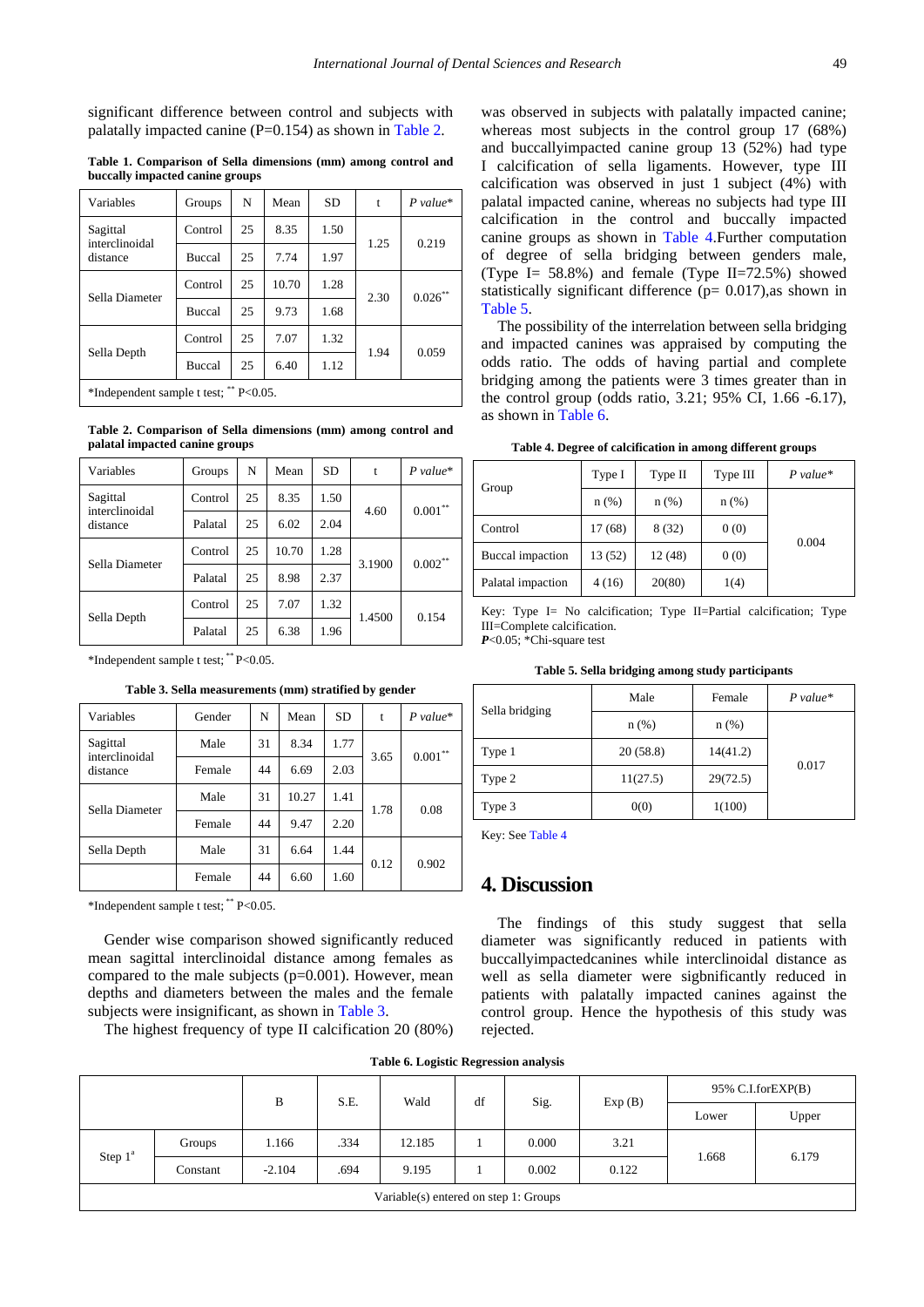We used lateralcephalogram to assess sella bridging because it is routinely used radiograph in orthodontics for diagnosis, treatment planning and assessment of skeletal maturation [\[15\].](#page-3-10) An increased frequency of partial sella bridging was observed in patients with impacted canines. Ali et al found that the correlation with canine impaction was high as they observed54.8% of the their study subjects had partial bridging and 25.8% had complete bridging [\[14\].](#page-3-11) Whereas, 80.6% frequency of partial and completebridging by Dhanapal et al was observed [\[16\]](#page-3-12) and 70% frequency reported by Najim and Nakibwhich [\[17\].](#page-3-13) All these studies findings are well in line with our findings in which 80% of the study subjects had partial calcification withpalatally impacted canine.

This highly developedrelationship between sella bridging and palatally impacted canines advocates that elements affecting the development of sella turcica might also affect the development of the maxillary canines. Sella bridging underlines the possibility of future palatal canine impactions, particularly in children with a history of canine impaction in their parents or siblings and who are undergoing phase one orthodontic treatment. The sella turcica is the key area for the exodus of neural crest cells to maxillary, frontonasal, and palatinal developmental units. Besides,it is known that the canines and sella turcica are developed from a common embryology; hence, variations at the developmental level may result in a sella bridge that can concurrently lead to impacted canines [\[18,19\]](#page-3-14)

The clinical understanding for these outcomes is that sella bridging poses the jeopardy of future palatal canine impactions, particularly in children with a history of canine impaction in their parents or siblings and who are experiencing phase 1 orthodontic treatment. Careful nursing is required for the eruption timing of the maxillary canines in children diagnosed with complete calcification of sella turcica is recommended.

The limitations of this study is that it was a retrospective study, so there might have been some cases that were inadvertently omitted. The sample size was just 75. A larger sample size would have probably provided a better understanding of the incidence of Sella Turcica bridge and a more generalized result. Moreover, the sample size was selected only from the department of Orthodontics and the sampling procedure was not randomized. The sample mainly comprised of patients seeking orthodontic treatment, which signifies that they have malpositions that might have influenced the outcome of this study. In future, it would be interesting to use the 3D technologies which might give different findings and different numbers. Such studies are required to confirm the findings of the current and the previous studies.

## **5. Conclusion**

The following outcomes of this study can be interrelatedbetween sella turcica bridging with impacted canines:

- The incidence of sella turcica bridge in subject with canine impaction is increased.
- The linear dimensions of sella turcica can be used to envisage the canine impaction.

• Early advent of sella turcica bridge during growth can alert clinicians to possible canine impaction in later life.

## **References**

- <span id="page-3-0"></span>[1] BHUVANESWARAN, M. 2010. Principles of smile design. *Journal of conservative dentistry: JCD,* 13**,** 225.
- <span id="page-3-1"></span>[2] SAJNANI, A. K. 2015. Permanent maxillary canines–review of eruption pattern and local etiological factors leading to impaction. *Journal of Investigative and Clinical Dentistry,* 6**,** 1-7.
- <span id="page-3-2"></span>[3] BROOK, A. 2009. Multilevel complex interactions between genetic, epigenetic and environmental factors in the aetiology of anomalies of dental development. *Archives of oral biology,* 54**,** S3-S17.
- <span id="page-3-3"></span>[4] BECKER, A., SMITH, P. & BEHAR, R. 1981. The incidence of anomalous maxillary lateral incisors in relation to palatallydisplaced cuspids. *The Angle Orthodontist,* 51**,** 24-29.
- [5] PECK, S., PECK, L. & KATAJA, M. 1994. The palatally displaced canine as a dental anomaly of genetic origin. *The Angle Orthodontist,* 64**,** 250-256.
- <span id="page-3-4"></span>[6] ORTIZ, P. M., TABBAA, S., FLORES-MIR, C. & AL-JEWAIR, T. 2018. A CBCT Investigation of the Association between Sella-Turcica Bridging and Maxillary Palatal Canine Impaction. *BioMed Research International,* 2018.
- <span id="page-3-5"></span>[7] DURÃO, A. P. R., MOROSOLLI, A., PITTAYAPAT, P., BOLSTAD, N., FERREIRA, A. P. & JACOBS, R. 2015. Cephalometric landmark variability among orthodontists and dentomaxillofacial radiologists: a comparative study. *Imaging science in dentistry,* 45**,** 213-220.
- <span id="page-3-6"></span>[8] LEONARDI, R., BARBATO, E., VICHI, M. & CALTABIANO, M. 2009. Skeletal anomalies and normal variants in patients with palatally displaced canines. *The Angle Orthodontist,* 79**,** 727-732.
- <span id="page-3-7"></span>[9] KANTOR, M. L. & NORTON, L. A. 1987. Normal radiographic anatomy and common anomalies seen in cephalometric films. *American Journal of Orthodontics and Dentofacial Orthopedics,* 91**,** 414-426.
- <span id="page-3-8"></span>[10] GIBELLI, D., CELLINA, M., GIBELLI, S., PANZERI, M., OLIVA, A. G., TERMINE, G. & SFORZA, C. 2018. Sella turcica bridging and ossified carotico-clinoid ligament: correlation with sex and age. *The neuroradiology journal,* 31**,** 299-304.
- [11] ARCOS-PALOMINO, I. & USTRELL-TORRENT, J. M. 2019. Association between sella turcica bridging and altered direction of dental eruption: A case-control study. *Journal of clinical and experimental dentistry,* 11**,** e913.
- <span id="page-3-9"></span>[12] DIVYA, S., URALA, A. S., PRASAD, G. L. & PENTAPATI, K. C. 2018. Sella turcica bridging a diagnostic marker for impacted canines and supernumerary teeth. *Journal of International Oral Health,* 10**,** 94-98.
- [13] BAIDAS, L. F., AL-KAWARI, H. M., AL-OBAIDAN, Z., AL-MARHOON, A. & AL-SHAHRANI, S. 2018. Association of sella turcica bridging with palatal canine impaction in skeletal Class I and Class II. *Clinical, Cosmetic and Investigational Dentistry,* 10**,** 179-187.
- <span id="page-3-11"></span>[14] ALI, B., SHAIKH, A. & FIDA, M. 2014. Association between sella turcica bridging and palatal canine impaction. *American Journal of Orthodontics and Dentofacial Orthopedics,* 146**,** 437-441.
- <span id="page-3-10"></span>[15] SHRESTHA, G. K., POKHAREL, P. R., GYAWALI, R., BHATTARAI, B. & GIRI, J. 2018. The morphology and bridging of the sella turcica in adult orthodontic patients. *BMC Oral Health,* 18**,** 45.
- <span id="page-3-12"></span>[16] DHANAPAL, S., GEORGE, A. M., NAVANEETHAN, R. & SRIRENGALAKSHMI, M. 2019. Significance of the sella turcica as an indicator for orthodontic malocclusion. *Drug Invention Today,* 11.
- <span id="page-3-13"></span>[17] AL-NAKIB, L. & NAJIM, A. A. 2011. A cephalometric study of sella turcica size and morphology among young Iraqi normal population in comparison to patients with maxillary malposed canine. *Journal of Baghdad College of Dentistry,* 23**,** 53-58.
- <span id="page-3-14"></span>[18] DUVERGER, O. & MORASSO, M. I. 2008. Role of homeobox genes in the patterning, specification, and differentiation of ectodermal appendages in mammals. *Journal of cellular physiology,* 216**,** 337-346.